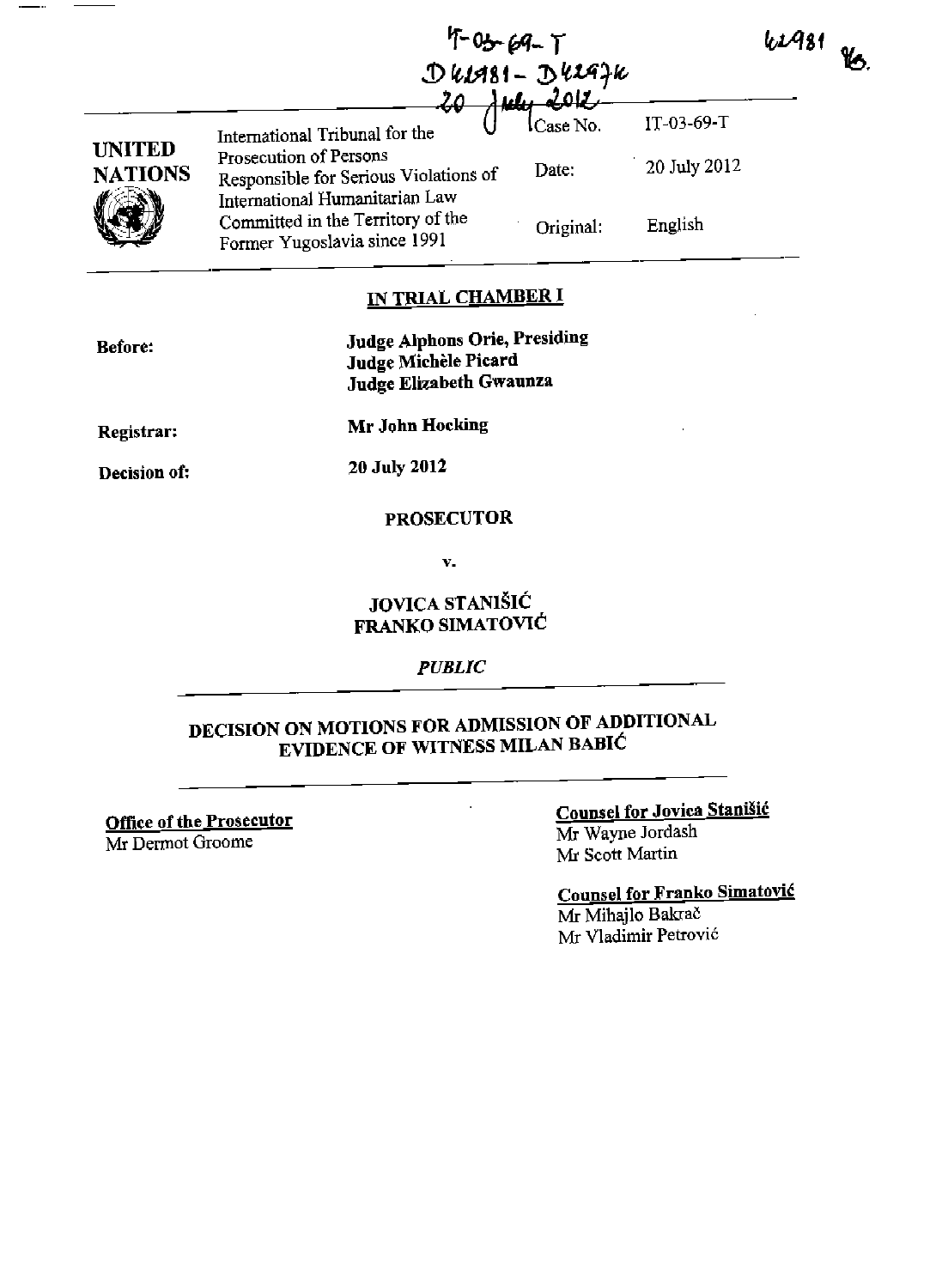62A80

## **I. PROCEDURAL HISTORY**

1. On <sup>16</sup>December 2010, the Chamber admitted into evidence portions of the transcripts of the testimony of deceased Prosecution witness Milan Babić in the *Milošević*, *Krajišnik*, and *Martić* cases pursuant to Rule 92 *quater* of the Rules of Procedure and Evidence ("Rules").<sup>1</sup>

2. On 8 May 2012, the Prosecution sought leave to tender as rebuttal evidence two additional pages of Babić's testimony in the *Krajišnik* case ("Prosecution Request").<sup>2</sup> On 21 May 2012, the Simatović Defence responded, opposing the Prosecution Request.<sup>3</sup> In informal communications, on 21 May 2012 the Stani§i6 Defence requested an additional two weeks to respond to the Prosecution Request, which the Chamber granted on 22 May 2012. On 5 June 2012, the Stanišić Defence responded, not opposing the Prosecution Request ("Stanišić Response"). $^{4}$ 

3. The Stanišić Defence further requested admission of an additional approximately 80 pages of Babić's testimony from the *Milošević*, *Krajišnik*, and *Martić* cases ("Stanišić Request").<sup>5</sup> In informal communications, on 8 June 2012 the Prosecution sought leave to submit a consolidated filing containing a request for leave to reply and a response to the Stani§i6 Request by 15 June 2012, which the Chamber granted on 12 June 2012. On 15 June 2012, the Prosecution responded, not opposing the StaniSic Request, but requesting that all pages tendered be admitted in their entirety, including complete questions and answers.<sup>6</sup>

4. The Prosecution further requested leave to reply to the Stanišić Response.<sup>7</sup> On 27 June 2012, through an informal communication, the Chamber granted the Prosecution leave to reply by 29 June 2012. On 28 June 2012, the Prosecution replied to the Stanisic Response.<sup>8</sup>

Decision on Prosecution's Motion for Admission of Evidence of Witness Milan Babić Pursuant to Rule 92 *quater*,  $\mathbf{1}$ 

<sup>16</sup> December 2010, para. 50. Prosecution Motion to Admit Rebuttal Evidence of Milan Babi6 via 92 *quater,* 8 May 2012 (Confidential), paras I, 2 S, 12, Confidential Annex A.

Defence Response to Prosecution Motion to Admit Rebuttal Evidence of Milan Babic via *92quatet,* 21 May <sup>2012</sup> 3 (Confidential) ("Simatovic Response").

<sup>4</sup>  Stanišić Defence Response to Prosecution Motion to Admit Rebuttal Evidence of Milan Babić via 92quater and Motion to Admit Evidence of Other Transcripts of Testimony of Babić, 5 June 2012 ("Stanišić Response and Motion"), para. 14.

Stanišić Response and Motion, paras 15-17, Annex A. 5

Prosecution Request for Leave to Reply and Response to Stanišić Defence Motion for Admission of Additional 6 Testimony of Milan Babić, 15 June 2012 ("Prosecution Response to Stanišić Request"), paras 8, 12-13.

Prosecution Response to Stanišić Request, paras 3-7.  $\boldsymbol{7}$ 

Prosecution Reply to Stanišić Defence Response to Prosecution Motion to Admit Rebuttal Evidence of Milan Babić via *92quater,* 28 June 2012 ("Prosecution Reply").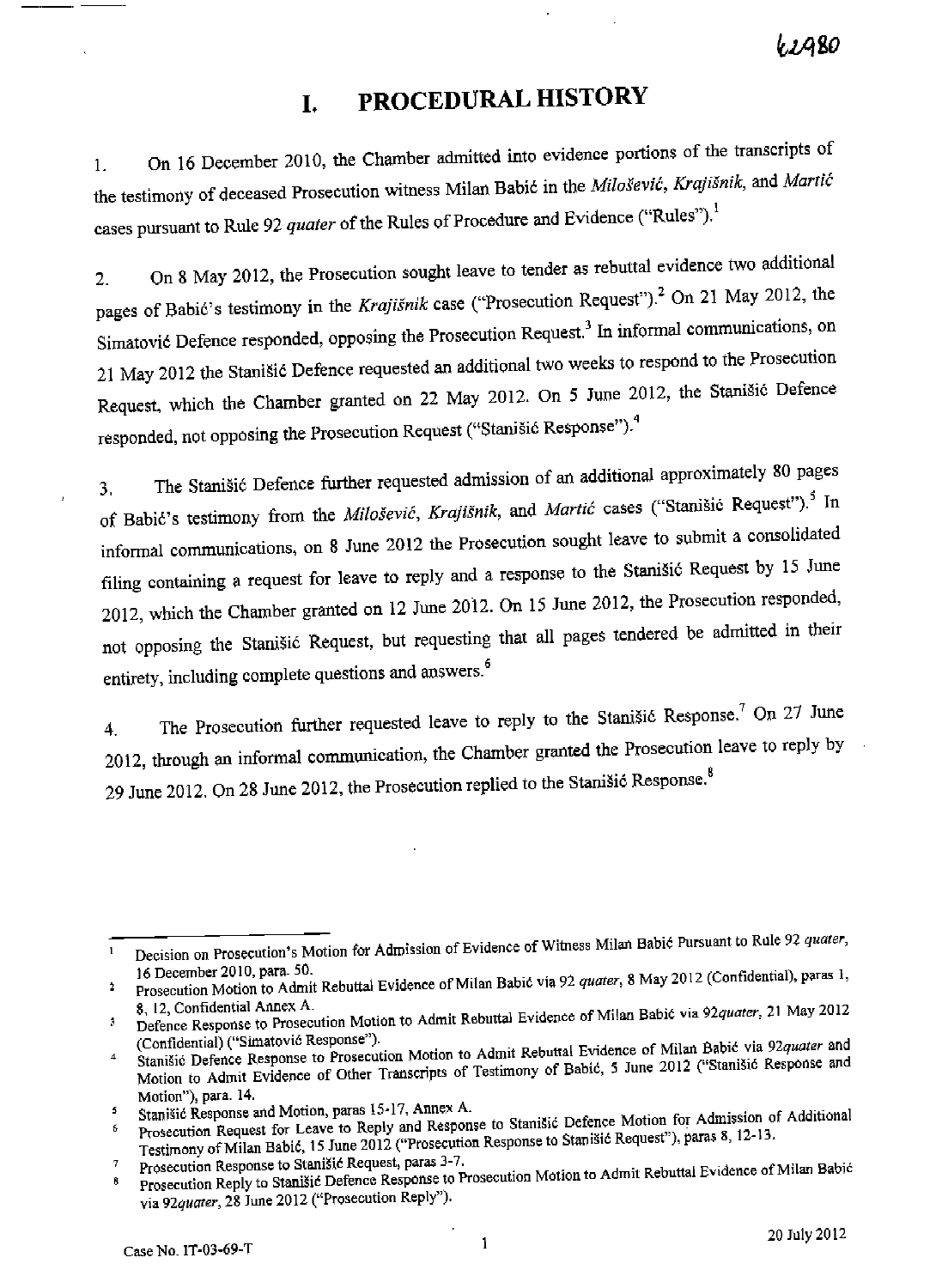waya

# **1I. SUBMISSIONS OF THE PARTIES**

### (i) Prosecution Request

5. The Prosecution seeks to tender Babie's testimony regarding (i) destroyed and abandoned villages in Croatia in November 1991, (ii) abandoned villages between Doboj and Bijeljina, and (iii) Ratko Mladić's involvement in the efforts to forcibly remove the non-Serb population from Croatia ("Proffered Rebuttal Evidence").<sup>9</sup> In tendering the Proffered Rebuttal Evidence, the Prosecution seeks to challenge the credibility of Defence witnesses Vatroslav Stanicic and Aco Drača ("Defence Witnesses") and to rebut their evidence regarding Mladić's intent in relation to the military operations in 1991.<sup>10</sup> The Prosecution submits that, when shown portions of Mladić's notebooks in court, Staničić testified that Mladić's intention in relation to Croatia in 1991 was only a desire to preserve the Yugoslav state.<sup>11</sup> Similarly, Drača testified concerning an entry in Mladić's notebooks regarding an armoured battalion moving towards Skabrnja and Nadin, that he understood the intention to be to "frighten them a bit".<sup>12</sup>

6. The Prosecution argues that the credibility of Defence witnesses is a significant issue.<sup>13</sup> The Prosecution further points out that the Stanišić Defence's pre-trial brief strongly suggests that the Defence's case is that the JNA, the SVK, the VRS, and Mladic in particular, were responsible for most of the crimes with which the Accused are charged.<sup>14</sup> The Prosecution argues that as a result, it could not reasonably have anticipated that the Defence would seek to challenge Mladić's criminal intent.<sup>15</sup> The Prosecution further argues that it led a sufficient amount of evidence in its case-inchief regarding Mladić's criminal intent to carry its burden in light of its reasonable expectation that this intent would not be challenged by Defence evidence.<sup>16</sup> Given that the Defence has challenged this intent, the Prosecution argues it may appropriately tender a small amount of evidence in rebuttal. <sup>17</sup>

7. The Stanišić Defence submits that the issues the Prosecution seeks to address in tendering the Proffered Rebuttal Evidence were foreseeable to the Prosecution throughout the trial.<sup>18</sup> The Stani§ic Defence argues that the forcible transfer and deportation from the SAO Krajina by Joint

<sup>9</sup> Prosecution Request, para. 8.

 $t_0$  Prosecution Request, paras 4-5, 10.

 $11$  Prosecution Request, paras 4, 6.

<sup>&</sup>lt;sup>12</sup> Prosecution Request, paras 4, 7.

<sup>&</sup>lt;sup>13</sup> Prosecution Request, para. 10.

<sup>&</sup>lt;sup>14</sup> Prosecution Reply, paras 3-4.

<sup>&</sup>lt;sup>15</sup> Prosecution Reply, paras 3-5.

<sup>16</sup> Prosecution Reply, paras 6-7.

 $17$  Ibid.

<sup>18</sup> Stanišić Response and Motion, para. 10.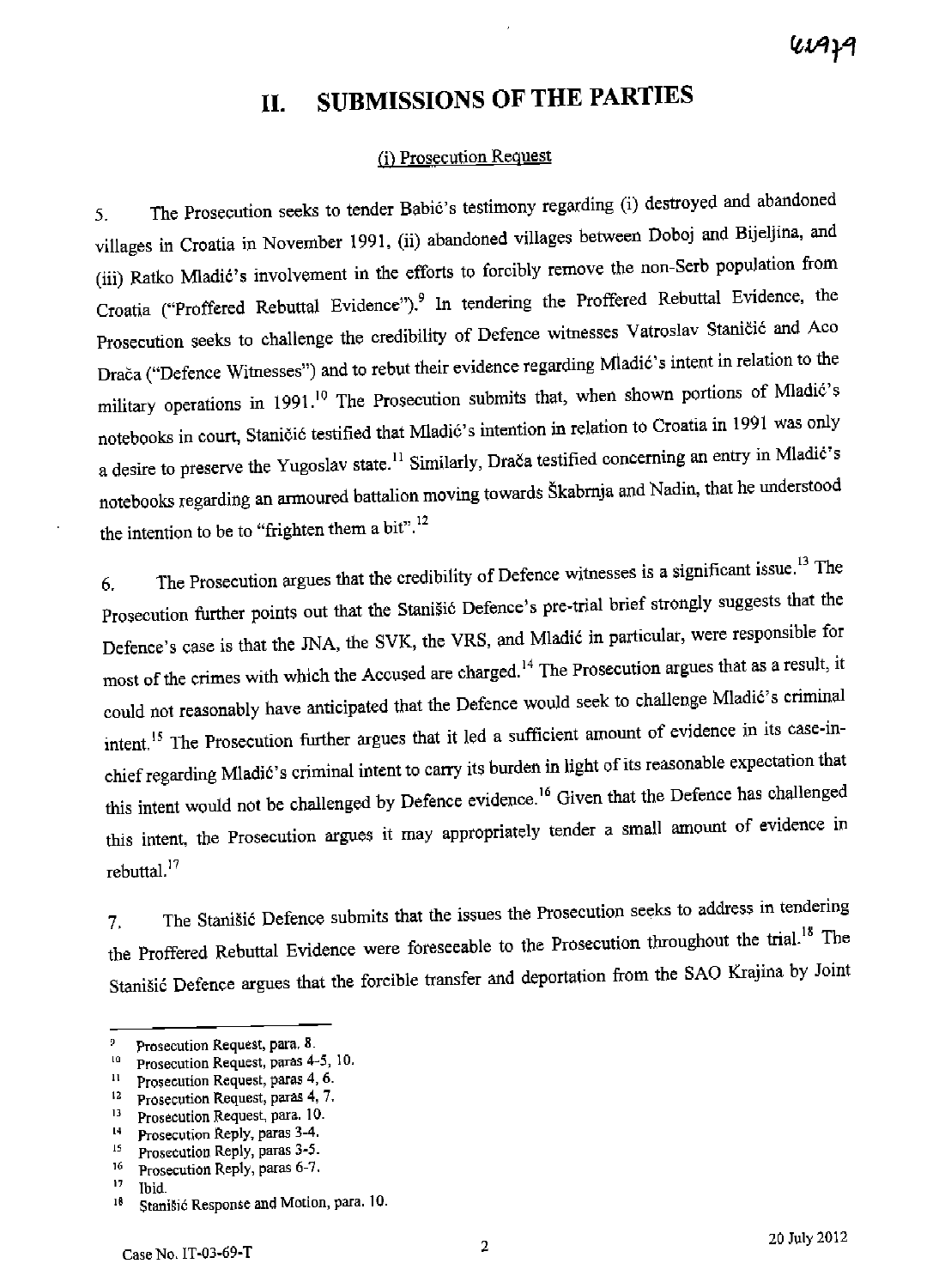Criminal Enterprise ("]CE") members, including Mladic, as al1eged in the Indictment, is a central part of the Prosecution's case.<sup>19</sup> The Stanišić Defence argues that Babić's description of abandoned villages between Doboj and Bijeljina does not relate to the testimony of the Defence Witnesses.<sup>20</sup>

8. The Simatović Defence submits that the Prosecution misinterpreted Drača's testimony, which, in their understanding, confirmed the decisive role of the JNA and Mladic in the events in Škabrnja in 1991.<sup>21</sup> The Simatović Defence argues that Babić's testimony has limited probative value, as it does not mention the Škabrnja events.<sup>22</sup>

### (ii) Stanišić Request

9. The Stani§i6 Defence submits that the Prosecution has selectively chosen those portions of Babie's testimony which contain incriminatory assertions, thereby creating a misleading impression of the totality of the witness's evidence.<sup>23</sup> The Stanišić Defence argues that the Accused's ability to challenge evidence admitted under Rule 92 *quater* of the Rules is restricted.<sup>24</sup> The Stanišić Defence seeks to tender additional portions of Babic's testimony, which it submits contextualize the portions already in evidence or are relevant to the credibility or reliability of Babić's testimony.<sup>25</sup>

10. The Prosecution submits that it tendered portions of Babic's testimony that are relevant to the case and not duplicative.<sup>26</sup> The Prosecution argues that the Chamber has sufficient evidence to ascertain the reliability of Babić's testimony and that there is significant corroboration thereof.<sup>27</sup> The Prosecution submits that it would not have opposed the admission of Babić's entire testimony, nor a Defence request for additional portions to be admitted at the time of its admission, and so does not oppose the Stanišić Request, despite it being made at the end of the case.<sup>28</sup>

# **Ill. APPLICABLE LAW**

11. Under Rule 85 (A) of the Rules, unless otherwise directed by the Trial Chamber in the interests of justice, rebuttal evidence shall be presented after the presentation of evidence of the Defence case. The Appeals Chamber has held that rebuttal evidence must be highly probative and must relate to a significant issue arising directly out of Defence evidence which could not have been

<sup>&</sup>lt;sup>19</sup> Stanišić Response and Motion, paras  $11-12$ .<br><sup>20</sup> Stanišić Reaponce and Motion, para 13.

Stanišić Response and Motion, para. 13.

<sup>&</sup>lt;sup>21</sup> Simatović Response, p. 1.

<sup>&</sup>lt;sup>22</sup> Simatović Response, p. 2.<br><sup>23</sup> Stoničić Response and Mc

<sup>&</sup>lt;sup>23</sup> Stanišić Response and Motion, para. 15.<br> $^{24}$  Staid.

 $\frac{24}{25}$  Ibid.<br> $\frac{25}{35}$  Rtan <sup>25</sup> Stanišić Response and Motion, para. 16.<br><sup>26</sup> Prescursion Response to Stanišić Reques

Prosecution Response to Stanišić Request, para. 9.

<sup>&</sup>lt;sup>27</sup> Prosecution Response to Stanišić Request, para. 10.<br><sup>28</sup> Prosecution Response to Stanišić Request, para. 9.

Prosecution Response to Stanišić Request, para. 9.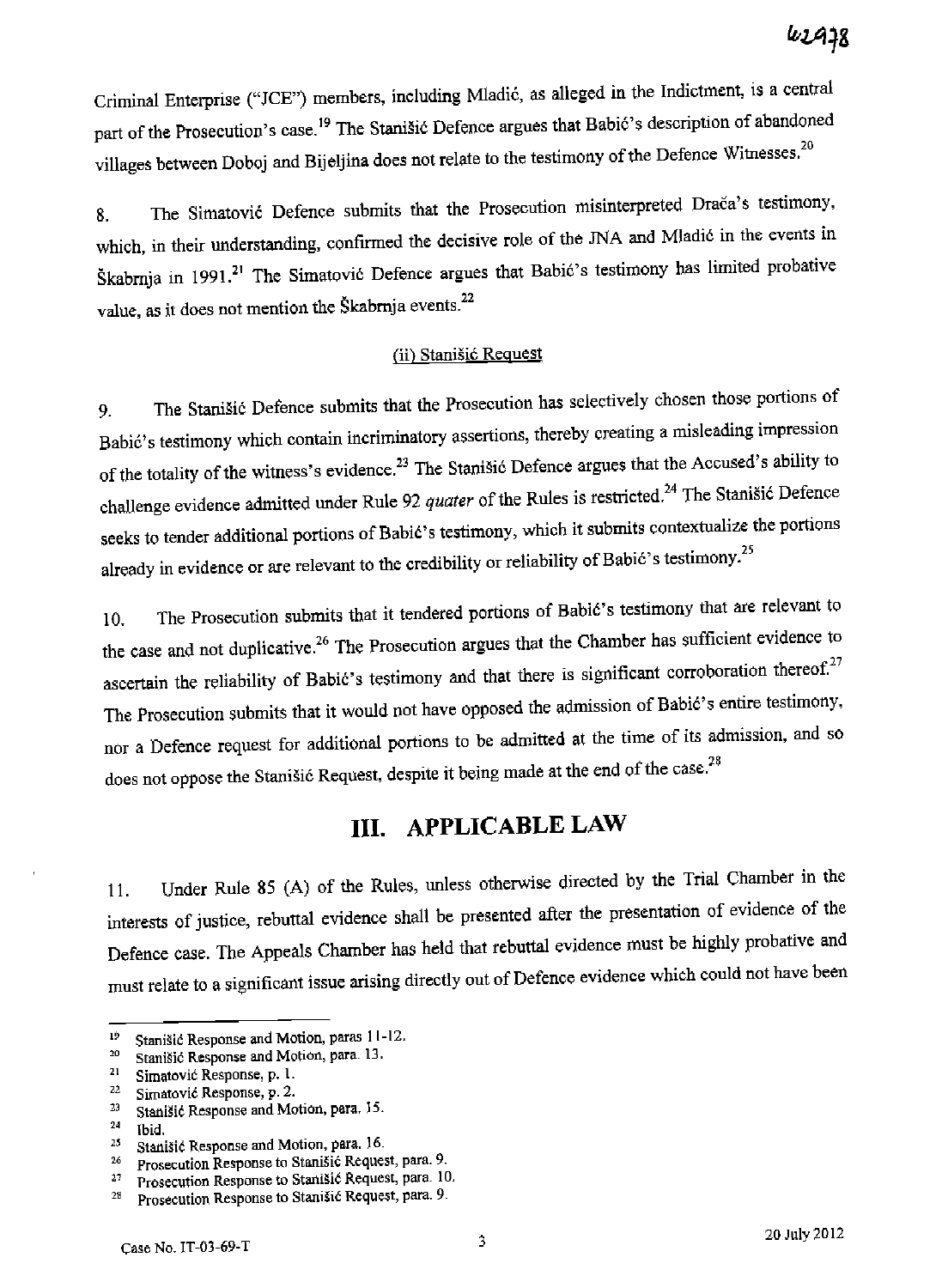reasonably anticipated.<sup>29</sup> The Prosecution cannot call additional evidence merely because its case has been met by certain evidence to contradict it.<sup>30</sup>

12. Under Rule 90 (H)(i) of the Rules, cross-examination shall be limited to the subject-matter of the evidence-in-chief and matters affecting the credibility of the witness and, where the witness is able to give evidence relevant to the case for the cross-examining party, to the subject-matter of that case. In determining whether there are sufficient grounds to recall a witness, the Chamber will consider whether the requesting party has demonstrated good cause to recall the witness.<sup>31</sup> In assessing good cause, a Chamber will consider the purpose of recalling the witness and the applicant's justification for not eliciting the relevant evidence from the witness when he or she originally testified.<sup>32</sup>

13. Under Rule 92 *quater* of the Rules, evidence in the form of a transcript of a person who has subsequently died may be admitted if the Chamber is satisfied of the person's unavailability and finds from the circumstances in which the statement was made and recorded that it is reliable.

## **IV. DISCUSSION**

### (i) Prosecution Request

14. The Prosecution identifies three topics in relation to which it seeks to tender the Proffered Rebuttal Evidence. First, the Prosecution refers to Babic's description of abandoned villages between Doboj and Bijelina. The portion of Babic's testimony the Prosecution has tendered does not address this topic.<sup>33</sup> Babić testified about this in another portion of the Krajišnik transcript.<sup>34</sup> As the Prosecution has not tendered the latter portion, the Chamber will not further consider this topic.

*<sup>29</sup> Pros.cutor* v. *Naletilic and Marlinovic,* Case No. IT.98·34·A, Judgement, 3 May 2006, para. 258.

<sup>&</sup>lt;sup>30</sup> Ibid.<br><sup>31</sup> *Prosecutor v. Gotovina et al.*, Case No. IT-06-90-T, Decision on Prosecution Motion to Recall Marjo Rajeign 24 April 2009 *("Galovina* Decision"), para. 10; *Prosecutor* v. *Bagosora et al.,* Case No. ICTR·9S-41·T, Decision on Defence Motion to Recall Prosecution Wimess CAB for Cross-Examination, 19 September 2005 *("Bagosora*  2005 Decision"), para. 2; *Prosecutor v. Bagosora et al.*, Case No. ICTR-98-41-T, Decision on the Prosecution Motion to Recall Witness Nyanjwa, 29 September 2004 *("Bagosora* 2004 Decision)", para. 6.

<sup>&</sup>lt;sup>32</sup> *Prosecutor v. Šešelj*, Case No. IT-03-67-T, Decision on Prosecution Motion to Recall Witness VS-1033 or, in the Alternative, Admit the Witness's Written Statement, 14 October 2010, para. 7; *Gotovina* Decision, para. 10; *Prosecutor v" Karemera et al.,* Case No. ICTR-98-44·T, Decision on Joseph Nzirorera's Motion to Recall Prosecution Witness Ahmed Mbonyunkiza, 25 September 2007, para. 5; *Bagosora* 2005 Decision, para. 2;

*Bagosora* 2004 Decision, para. 6. ,) Prosecution Request, Confidential Annex A; *ProseC!IIor v. Momcilo KrajiSnik,* Case No. IT-00-39-T, Transcript of 3 June 2004, T. 3390-3391.

<sup>&</sup>lt;sup>34</sup> Prosecutor v. Momčilo Krajišnik, Case No. IT-00-39-T, Transcript of 3 June 2004, T. 3411.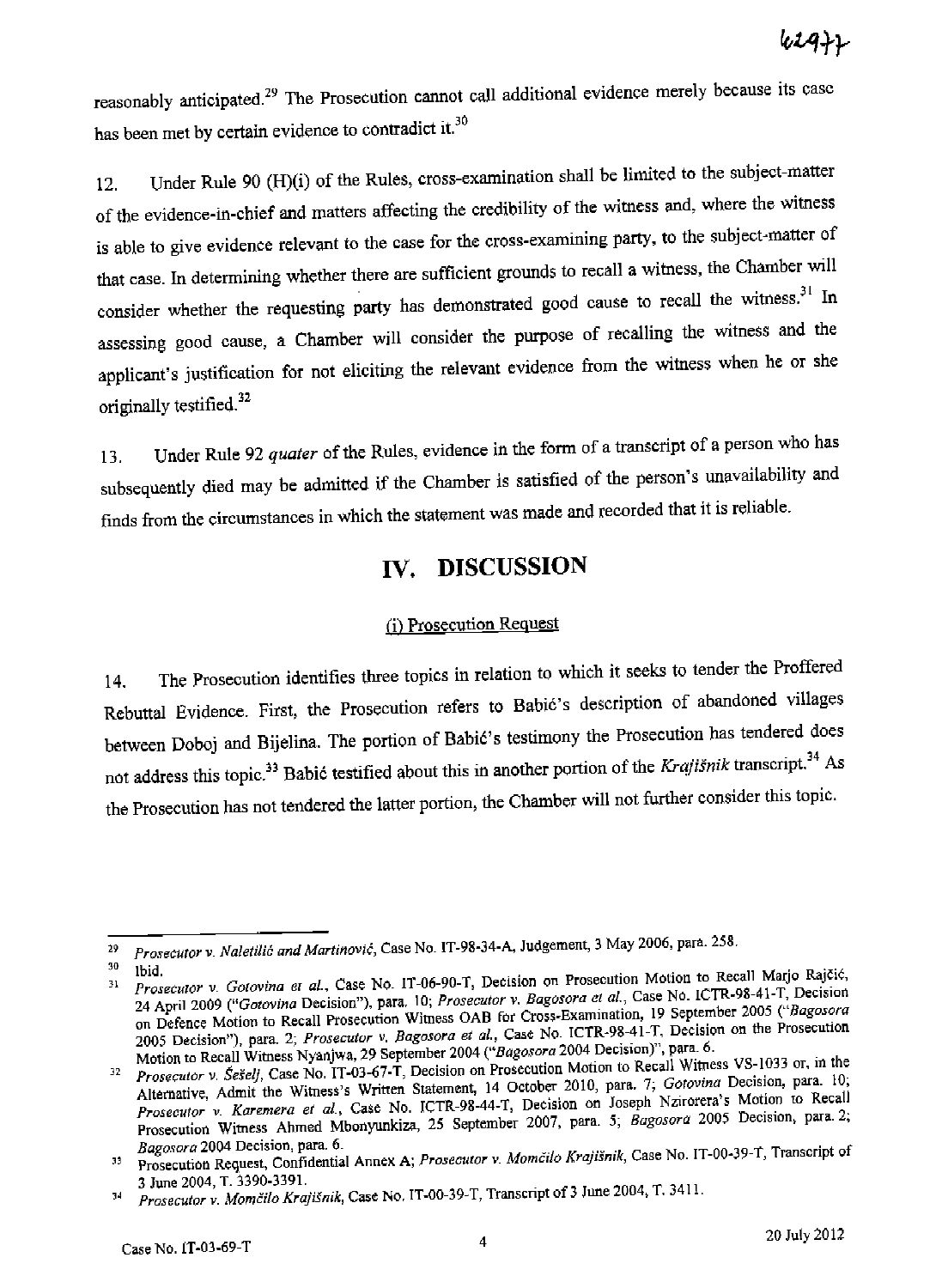15. Second, the Prosecution refers to Babic's testimony concerning destroyed and abandoned Croatian villages he observed in the Krajina in November 1991.<sup>35</sup> The Indictment in this case charges the Accused with committing deportation and forcible transfer of non-Serb civilians from locations in the SAO Krajina.<sup>36</sup> This topic thus relates directly to the crime base charged in the Indictment and as such forms a part of the Prosecution's case. The Prosecution has failed to demonstrate that the Proffered Rebuttal Evidence on this topic relates to a significant issue arising directly out of Defence evidence which the Prosecution could not have reasonably anticipated.

المناسب

16. Third, the Prosecution refers to Babić's testimony concerning Mladić's involvement, as Chief of Staff of the JNA 9th Corps, in military operations expelling the Croatian population from the Knin Corps's area of activity from August to October 1991.<sup>37</sup> Rebuttal evidence must relate to a significant issue arising directly out of Defence evidence which could not have been reasonably anticipated. However, the issue of Mladić's criminal intent clearly forms a part of the Prosecution's case. The Indictment alleges that the Accused committed crimes as co-perpetrators in a JCE in which Mladić participated.<sup>38</sup> The topic of Mladić's participation in this JCE and his criminal intent relate directly to the mode of criminal responsibility charged in the Indictment. In these circumstances, the issue of Mladić's criminal intent cannot be considered to arise directly out of Defence evidence.

17. The Prosecution concedes that it has led evidence in its case-in-chief regarding Mladić's criminal intent, but argues that it could not have anticipated this challenge based on its understanding of the Stani§ic Defence's pre-trial briefs. The Prosecution cannot call additional evidence merely because its case has been met by certain evidence to contradict it. In this respect, the Chamber considers that the parties did not submit agreed facts regarding Mladić's criminal intent. Further, the relevant portions of the Stanišić Defence's pre-trial briefs cited by the Prosecution do not unequivocally state that the Defence's case concedes Mladić's criminal intent. The cited portions allege that all local and Serbian Territorial Defence ('TO") forces and volunteer and paramilitary units acted under the command of and/or with the material assistance of the Yugoslav Army.<sup>39</sup> They refer specifically to anticipated evidence indicating that Mladić was involved in providing material assistance to the Krajina TO, the Krajina Ministry of the Interior,

<sup>&</sup>lt;sup>35</sup> Prosecution Request, Confidential Annex A; *Prosecutor v. Momčilo Krajišnik*, Case No. IT-00-39-T, Transcript of 3 June 2004, T. 3390.

<sup>16</sup> Third Amended Indictment, 10 July 2008 ("Indictment"), paras 10,64-66.

J7 Prosecution request, Confidential Annex A; *Prosecutor* v. *Momifilo Kraji!nik.* Case No. IT-00-39-T, Transcript of3 June 2004, T. 3391.

<sup>&</sup>lt;sup>38</sup> Indictment, para. 12.<br><sup>39</sup> Defence Consolidated Pre-Trial Brief, 16 July 2007 ("Stanišić Pre-Trial Brief"), paras 195, 205-206, 208, 211, 213, 220-222,225·228,230-232,239,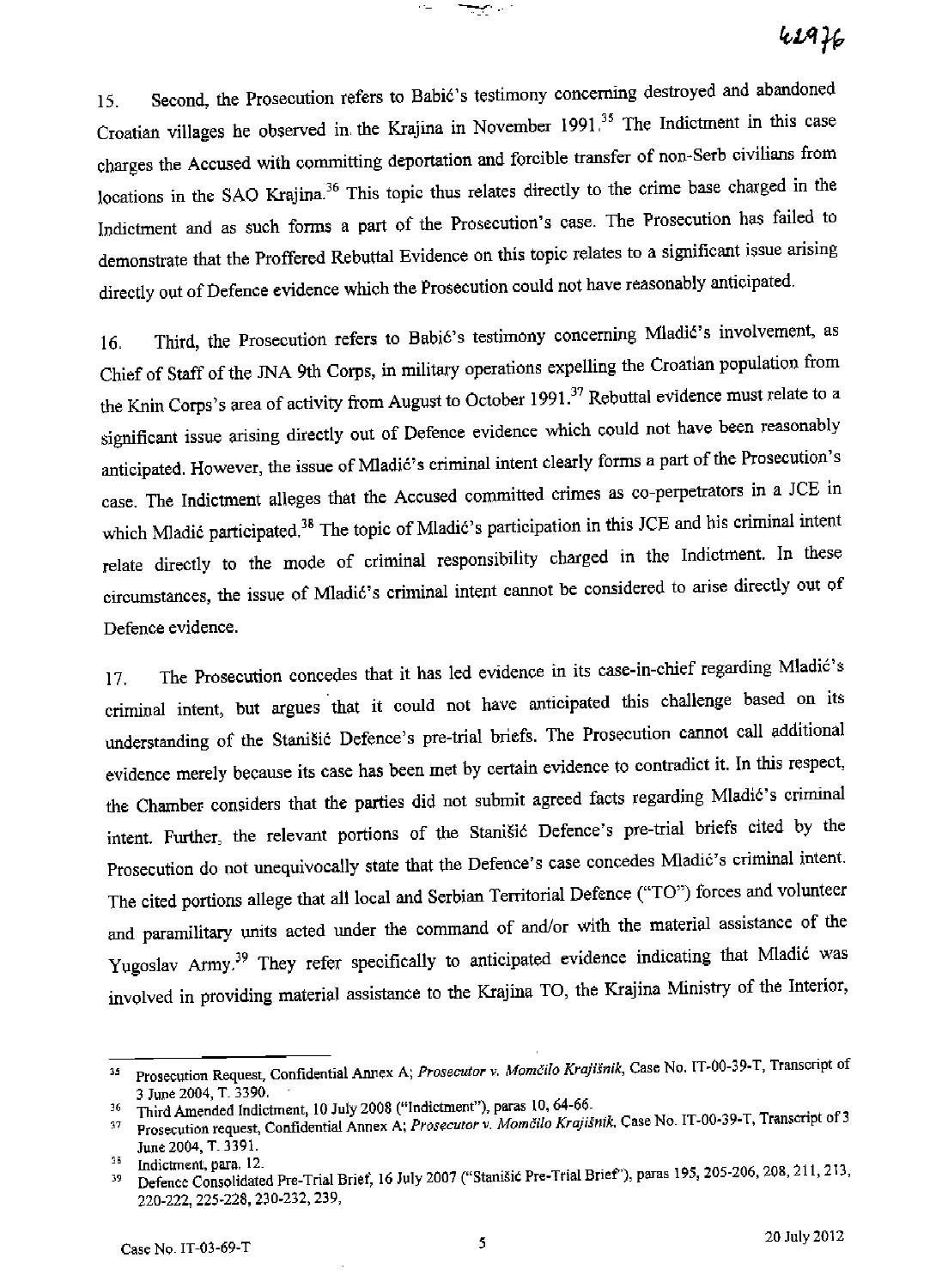and the Army of the Bosnian-Serb Republic.<sup>40</sup> These portions do not establish that the issue of Mladic's alleged criminal intent was not in dispute between the parties and would not be challenged by the Defence. Under these circumstances, the Chamber concludes that the Prosecution has failed to demonstrate that the Proffered Rebuttal Evidence on this topic relates to a significant issue arising directly out of Defence evidence which the Prosecution could not have reasonably anticipated.

18. Finally, the Prosecution argues that, by means of the Proffered Rebuttal Evidence, it seeks to challenge the credibility of two Defence Witnesses who testified about Mladić's intent. The credibility of Defence witnesses can constitute a significant issue arising directly out of Defence evidence which the Prosecution could not have reasonably anticipated prior to their testimony. In this instance, the Defence Witnesses testified that Mladic's intention in relation to Croatia in <sup>1991</sup> was a desire to preserve the Yugoslav state and that the intention behind an armoured battalion moving towards two villages in Croatia was to "frighten them a bit". The portion of Babić's testimony tendered by the Prosecution alleges that Mladic was in charge of military operations whereby the Croatian population was expelled from the area of the Knin Corps's activity. While Babic's testimony may differ materially from that of the Defence witnesses, it does not immediately assist the Chamber in assessing the credibility of these witnesses. It does not, for instance, call into question their sources of knowledge, motives for testifying, or character. In this instance, the Prosecution has failed to establish that the Proffered Rebuttal Evidence relates to the credibility of the Defence Witnesses and consequently has failed to demonstrate that it relates to a significant issue arising directly out of Defence evidence which the Prosecution could not have reasonably anticipated.

### (ii) Stanišić Request

19. The Chamber admitted into evidence portions of the transcripts of the testimony of deceased Prosecution witness Milan Babic in three previous cases pursuant to Rule 92 *quater* of the Rules on 16 December 2010. The Prosecution had filed a motion tendering these portions on <sup>21</sup>May 2007. On 5 June 2012, the Stanisic Defence tendered additional portions of Babie's testimony in the same previous cases. The Stanisic Defence has not included witness Babic in its Rule <sup>65</sup>*ter* witness list as a Rule 92 *quater* witness, nor has it sought leave to add him to this list.<sup>41</sup>

<sup>&</sup>lt;sup>40</sup> Stanišić Pre-Trial Brief, paras 220, 225.<br><sup>41</sup> Stanišić Defence Filing of Amended Br

Stanišić Defence Filing of Amended Rule 65 ter (G)(i) Witness List, 24 June 2011 (Confidential). Rule 65 ter (G) lists serve to provide advance notice to the other parties of the witnesses the Defence intends to call and the exhibits the Defence intends to offer in its case. Even if one were to argue that a deceased witness need not be placed on the Rule 65 ter (G) witness list, the Chamber notes that the Defence did not place the relevant portions of Babić's